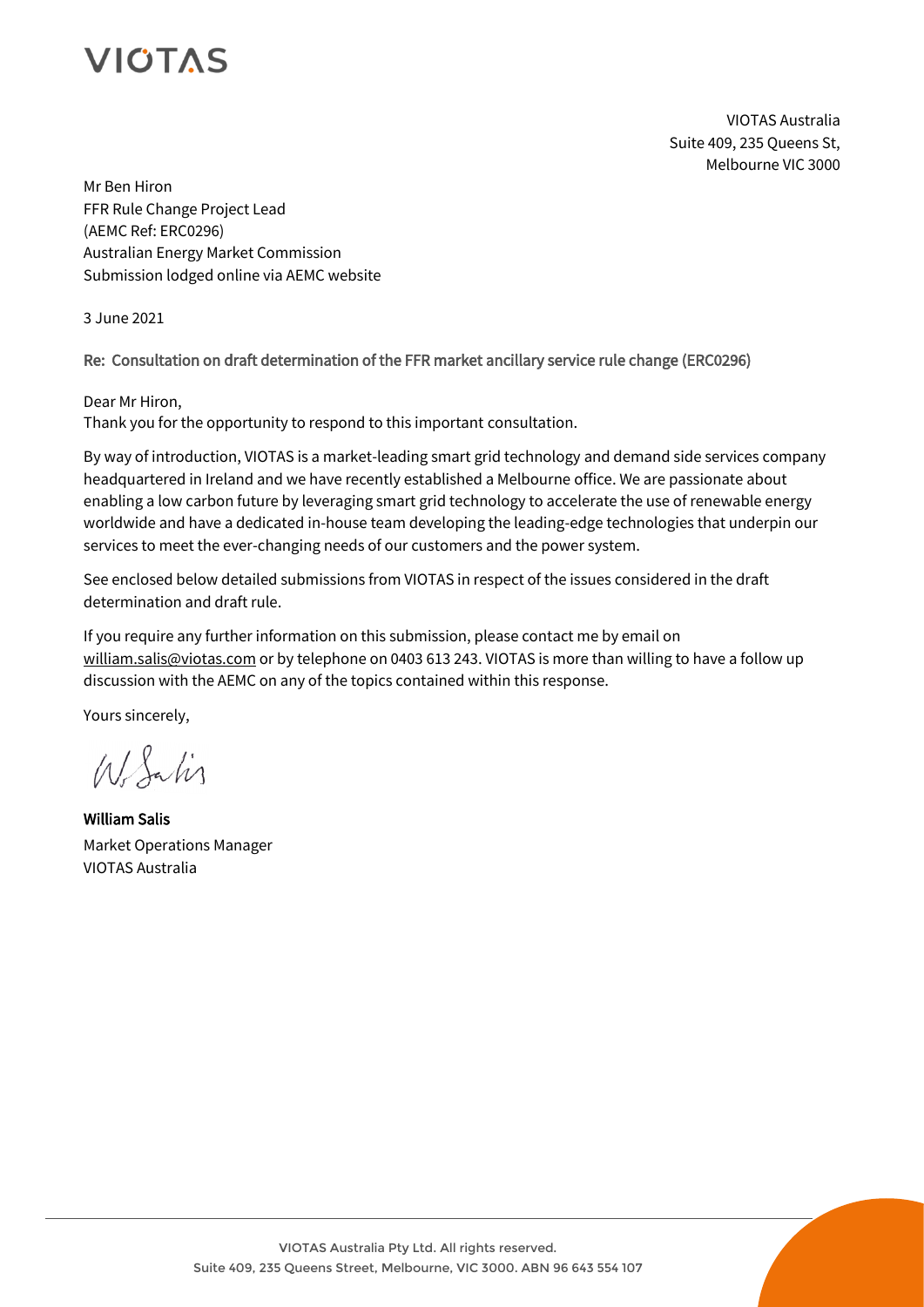## 1. Introduction:

VIOTAS wholeheartedly supports the development of market ancillary service arrangements for faster frequency response as an immediate priority area for reform in the NEM. The proposed new arrangements for FFR will enable AEMO to manage system frequency following contingency events under low inertia conditions in a more economically efficient manner than solely with the currently available services.

VIOTAS already provides FFR in the Irish market with response times as quick as 150ms and is in the process of deploying its technology in the NEM. VIOTAS technology provides FFR response as standard to enable its customers to continue servicing the ever-changing needs of the power system.

Overall, VIOTAS believes the implementation of the proposed very fast raise / lower market ancillary services are a 'no regrets' strategy, and the AEMC should strongly consider accelerating the proposed roll out beyond the initial timelines set out in the draft determination, considering the rapid change.

#### 2. Proposed implementation timelines:

The draft rule change envisages AEMO will publish an updated MASS incorporating the two new services within 18 months from the rule change, and the new FFR market arrangements will commence within 3 years, by approximately mid-2024 assuming the rule change is published in July 2021.

While recognising the significant work involved to develop and implement the new arrangements, VIOTAS supports the AEMC's view that these proposed timelines should be an absolute deadline, and every effort should be made to bring these dates forward to implement the new arrangements as soon as practical, ensuing they are in place before the need for the new services becomes urgent. Recognising the time it will take participants to adapt their own systems once the service specifications are clear, the continuing pace of the power system transformation, and the AEMC's own analysis indicating that the in the absence of the integration of FFR the projected decline in system inertia may lead to a doubling of the requirement for R6 services by 2025, the need to act immediately and quickly is clear.

VIOTAS agrees with other participants advocating for the AEMC to accelerate the roll out of FFR market arrangements as a no-regrets reform. Accordingly, VIOTAS recommends the AMEC challenges AEMO to confirm the fastest timeline possible to make the necessary changes. Having the new FFR arrangements in place and well proven prior to the expiry of the mandatory Primary Frequency Response arrangements (mid-2023) is a more reasonable deadline to build into the implementation timeline. This will provide more time for industry and AEMO to design, develop and deploy the systems required to

The AEMC's notes that the ISP step change scenario indicates that the potential benefit offered by FFR services will become increasingly material over the next 5 years, starting from the commencement of the constraints for dynamic FCAS requirements (inertia-dependent FCAS volumes) as flagged by AEMO for action in Q3/Q4 2021. VIOTAS believes this is an additional strong driver to implement the new FFR arrangements as soon as possible, not mention we recently heard AEMO suggest the NEM has already surpassed the ISP's step change scenario, which further highlights the rapid rate of change. Prior to the new FFR services being operational, AEMO is reliant on the procurement of greater volumes of fast contingency reserves which has already been identified as an inefficient tool to manage frequency during lower inertia operation, resulting in higher costs, and lower system reliability.

## 3. Transitional Arrangements:

VIOTAS is cautiously supportive of the consideration of out of market arrangements for the procurement of FFR services as a transitional measure. However, these should not detract resources from or delay the full implementation of the enduring FFR market arrangements.

While FFR operational experience does not exist in the NEM, the AEMC and AEMO can draw on experience from other markets which have integrated similar services, such as Ireland (where VIOTAS operates a demand response portfolio of >160 MW) which procures FFR services with response times down to 150 ms. The availability of this experience to support the service specification and the management of system impacts associated with FFR services significantly reduces the system benefit of transitional arrangements.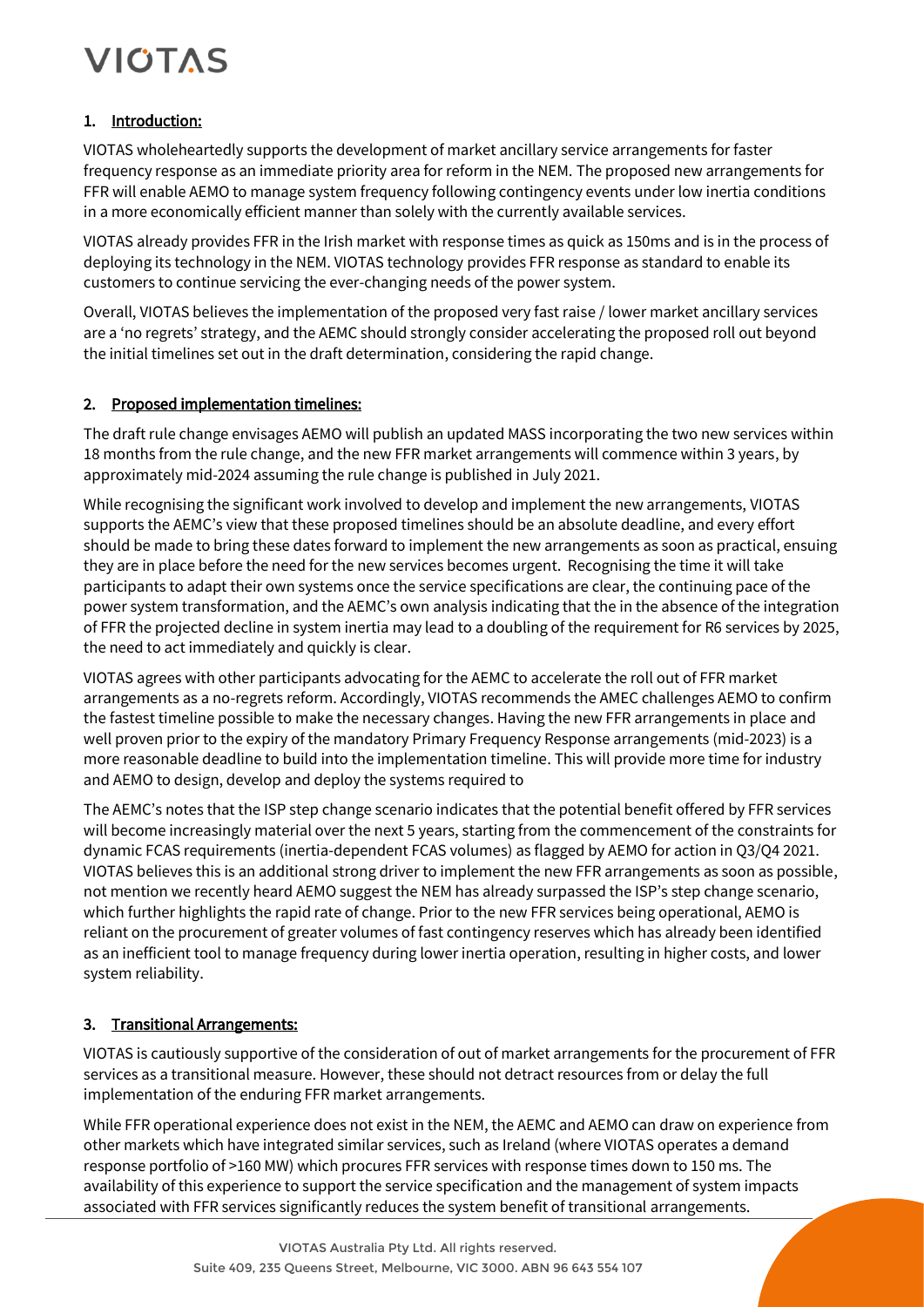Accelerating the development of the FFR service specification (which will in any case be required for transitional procurement arrangements) should remain the principal priority, and if the AEMC and AEMO are able to sufficiently accelerate the roll-out it may be preferable to focus on scope changes to get a basic FFR market up and running more quickly as opposed to developing transitional procurement arrangements.

## 4. Response time:

In its illustrative technical specification AEMO states the FFR service response time should be set with reference to the expected time to reach the frequency containment requirement under the expected system inertia and credible risk size. AEMO analysis has shown that nadir times of under 2 seconds could be expected under expected future system conditions, and that faster response times will therefore be required to enable lower RoCoF operation (AEMO assumes the FFR response time needs to be at least as fast as the minimum nadir time). While taking care to avoid unduly limiting the amount of FFR that can be delivered, VIOTAS agrees with AEMO's assessment that a response time equal to or approaching 1 second is likely to be suitable for an FFR specification for frequency management under system intact conditions in the mainland NEM.

VIOTAS looks forward to engaging further with AEMO during the development of the detailed service specification for FFR, including the optimal response time. In general, VIOTAS supports a relatively wide minimum requirement (e.g. 1-2 seconds) but with a strong incentive for providers to deliver faster response.

## 5. Scaling factors / differential pricing:

VIOTAS notes the AEMC's current view that the introduction of performance based differential pricing multipliers to reward faster frequency response in the NEM is not recommended at this time.

It is important to note the success which such performance based pricing has achieved in other markets, for example in Ireland where "scalars" are applied to DS3 ancillary services payments. The Irish market rewards FFR response provision within 150 ms threefold versus that within the 2 second minimum requirement.

With lower levels of inertia, the loss of the same size maximum infeed will result in faster system frequency nadirs. Response times fast enough to meet the minimum frequency nadir time allow safe operation across all inertia levels. Fast response contingency services act to address the frequency nadir quickly and also reduce the RoCoF experienced by other devices on the grid. Within the same service, not all response is equal and that which can respond faster provides greater benefit.

VIOTAS believes it is important for ancillary services minimum requirements to be as broad as possible (enabling the widest possible range of providers) but for these to be complemented by strong price signals to incentivise the characteristics of highest value to the system. One method to achieve this is scalars / differential pricing.

VIOTAS notes that a form of differential pricing already exists implicitly within the current FCAS market arrangements. Both the registration and testing processes quantify the amount of R6 a participant can provide based on 2x the power average response during the 0-6 second period and 6-60 second period following the frequency disturbance. This provides an inherent benefit for fast responding plant that can exceed the linear ramp to achieve full response within 6 seconds, however, this is currently compensated for by a deduction from the unit's R60 response if the unit is able to provide a sustained response, significantly reducing the benefit.

The existing arrangement – allowing the response speed to determine the volume of FFR that a provider can deliver – means the proportion of nameplate capacity that can be recognised as FFR will vary depending on the characteristics of different equipment. The incentivisation of fast response providers via volume multipliers at registration may be the best option to continue with for the new FFR arrangements; rewarding faster response providers, but without applying highly complex market price based scalars / performance multipliers.

VIOTAS recommends the AEMC continue to assess the significant merits of rewarding fast FFR response providers, even if this occurs during a second phase once the basic FFR market arrangements are operational, to reflect the significantly increased value that faster individual plant response profiles offer to the system.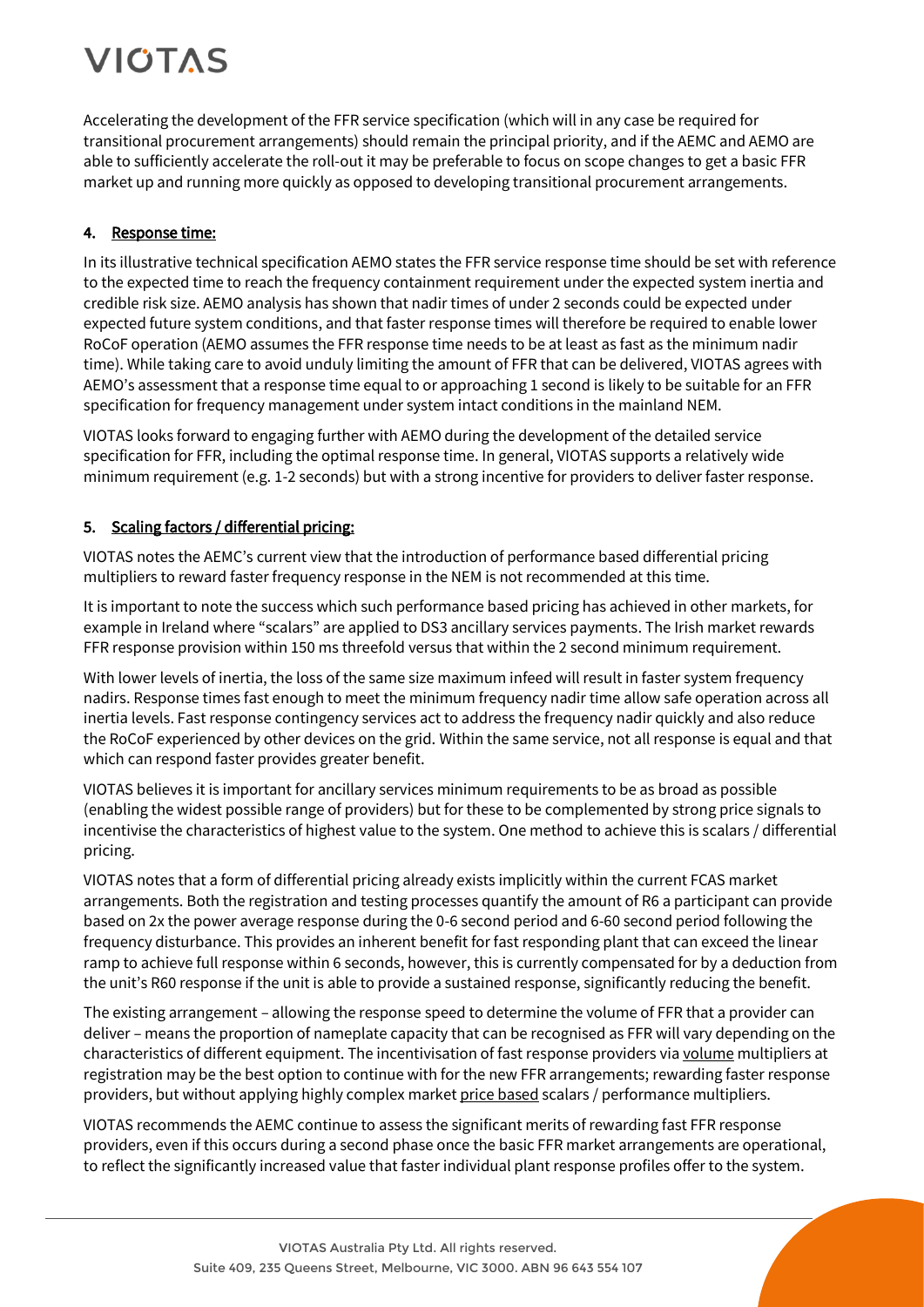### 6. FFR Market Arrangements:

VIOTAS supports the integration of FFR services through an extension to the existing FCAS market ancillary services arrangements and in a similar manner to the existing fast raise / lower services. VIOTAS supports the procurement of all ancillary services via competitive market arrangements to maximise efficiency of dispatch and pricing of services. Transparent and predictable market arrangements for FFR will drive innovation in service provision from different technologies and enable market participants to make informed investment decisions to bring forward more capability in this regard.

Regarding the two options considered by the AEMC, VIOTAS supports the creation of two additional services for the integration of FFR (very fast raise / very fast lower) and does not believe the optimal solution is to do this by reconfiguring the existing market ancillary services (in particular by combining R6 and R60 into a single service). Maintaining a reasonable number of services allows differentiation between providers and technologies, and VIOTAS believes 4 contingency raise / lower services respectively is a sensible balance that will avoid potentially excluding assets which can't meet the technical requirements for services which are too broadly defined.

VIOTAS strongly supports the principle that the market arrangements for FFR are technology neutral and are therefore open to all providers, including generation and loads / demand response technologies. It is important that all aspects of the arrangements and the service specification (including performance parameters, registration requirements, etc.) ensure this technology neutrality.

VIOTAS supports the retention of as much as possible of the existing FCAS market arrangements (for registration, pricing, dispatch, settlement, cost allocation, etc.) for the procurement of FFR services to reduce complexity where possible.

### 7. Relationship between inertia and FFR:

VIOTAS agrees that while they are different services and not directly interchangeable, there is a significant interaction between inertia and FFR. While FFR can help control system frequency during low inertia operation, a minimum quantity of synchronous inertia will continue to be required over the medium term.

The Irish Grid Code requires generators to remain synchronised for events with Rate of Change of Frequency (RoCoF) up to 1 Hz per second, measured over a rolling 500ms period. Accordingly, any FFR action taken within 500 ms of a frequency event can not only act to address frequency drop but also do so quickly enough to reduce the RoCoF measured by other devices on the grid. This illustrates the inertia-like benefit which FFR contingency response services can have and in Ireland the increased value for response in the sub-500ms region is reflected in the product scalar for FFR, incentivising response down to 150ms.

While FFR and inertia complement each other, they are fundamentally different and should not be combined into a single service. Some providers may be able to provide FFR but not inertia, and vice versa. VIOTAS supports the long term development of market arrangements to appropriately value and procure inertia but separately, as a distinct product. VIOTAS agrees with the AEMC that, while noting the interaction between the two and the long term requirement for co-optimisation, the development of the FFR market arrangements (which will be structured the same as the current FCAS arrangements) should continue without delay, while the valuation of inertia is more complex and is best done in parallel or sequentially and outside of contingency FCAS services. This will ensure the complexity of fully valuing inertia within the existing contingency FCAS frameworks does not cause knock on delays to the implementation of FFR market arrangements.

Contingency FCAS volumes are currently determined based on an assessment of the largest credible system event, without an explicit link between the required volumes of frequency responsive reserves and the amount of inertia on the system. VIOTAS agrees that the operational trade-off between inertia levels and the requirement for fast responding contingency services can be reflected later, with the primary target to deploy FFR as soon as possible alongside the existing contingency FCAS services.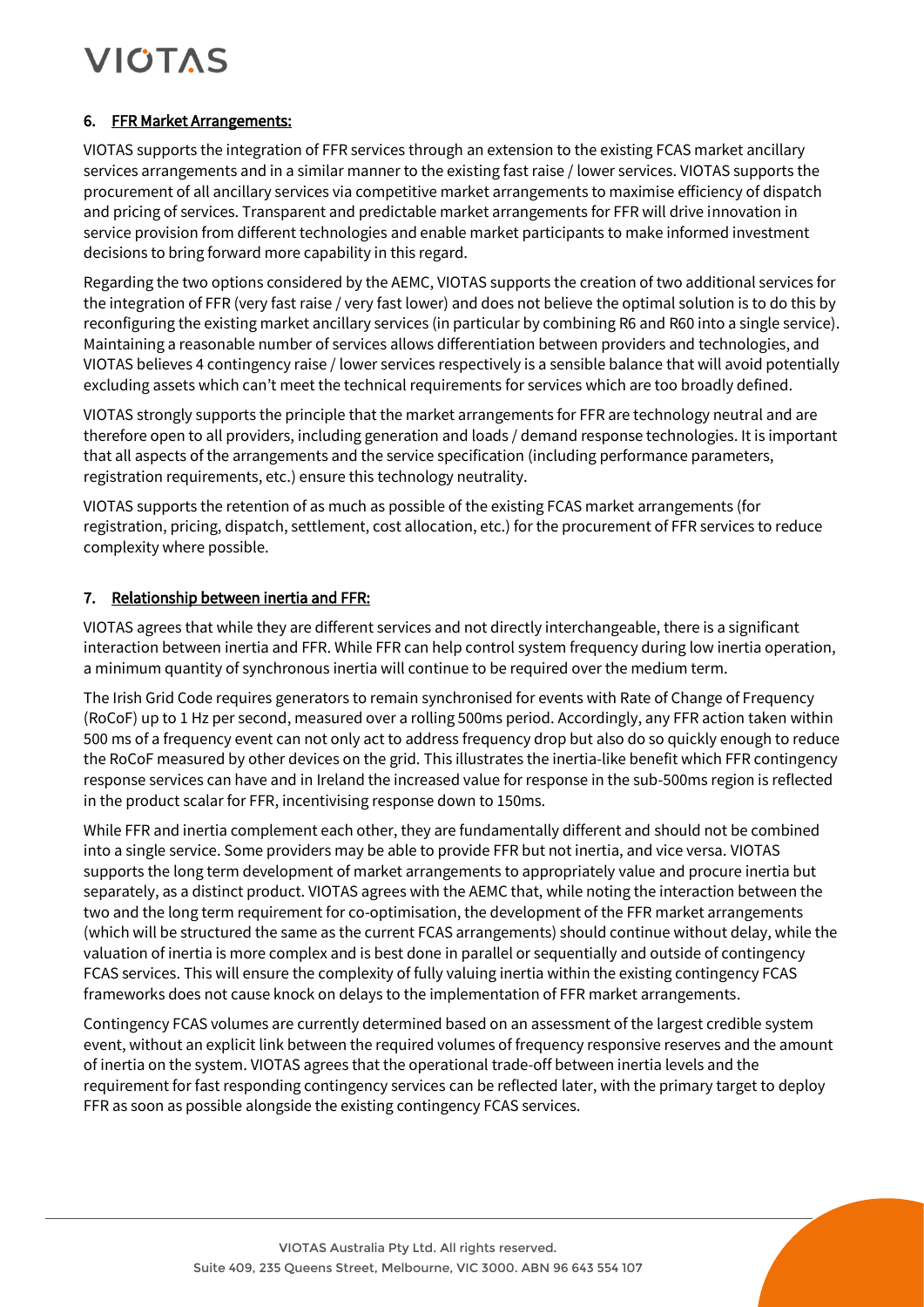#### 8. Relationship between FFR and Primary Frequency Response (PFR) incentive arrangements:

The implementation of the mandatory PFR requirements has resulted in a marked improvement in system frequency and VIOTAS believes it is important the new FFR arrangements are in place and well proven prior to the sunset on these requirements (June 2023), to ensure the system frequency remains tightly controlled.

The proper incentivisation of capable plants to continuously manage frequency in the normal operating range, automatically in response to small changes via PFR is critical to ensuring proper system frequency control during normal operation as recently demonstrated in the NEM – which is key to the power system operational security and reliability.

As the power system transforms and the governor-based technologies that have provided frequency control, inertia, etc. as a by-product face retirement, the range of system services procured and the technologies providing these must change significantly. It is important to recognise different technologies are suited to providing different services and the services must be defined separately to enable the best possible utilisation of all providers. Demand response, for example, is particularly suited to providing contingency raise services, including FFR, but typically not well suited to providing PFR, Regulation services, or inertia.

FFR and PFR are clearly separate services with different requirements, VIOTAS believes that complementary arrangements to incentivise and reward the provision of distinct services for PFR are important and should be progressed in parallel to the development of the new FFR market arrangements. VIOTAS looks forward to reviewing the AEMC draft determination on the PFR incentive arrangements rule change later this year.

#### 9. Retention of value by large energy users:

Concern has been raised that the introduction of new arrangements for FFR may lead to increased electricity prices. VIOTAS agrees with AEMC that the introduction of FFR will not increase overall costs – and will provide system security at lower cost for consumers. Also, the new service is well suited to demand response (as has been proven in other markets which have implemented FFR services), therefore some customers can provide the service, playing a more active role and reducing their overall electricity costs as a result. This is to be encouraged and is a key benefit and requirement of demand response participation in general, which will play an important role in a future two-sided market.

#### 10. FFR Procurement Volumes:

It is clear that in the long term, the need for FFR is dynamically related to inertia levels and will therefore vary over time. It's important to send participants a long term market signal on what volumes will be required so they can invest accordingly. Clear signal to stakeholders about both what services are required and what volumes of those services will promote innovation and investments in equipment that can provide these services.

VIOTAS recommends that a key element of the FFR market arrangements includes a strong signal as to how much FFR is expected to be procured, and under what conditions. This will provide clarity to participants on the likely volumes of FFR required based on AEMO's assessment of power system needs.

While moving to inertia dependent scheduling of required FFR volumes to be procured may have long term merit, VIOTAS agrees with AEMO that scheduling static FFR volumes is an appropriate interim measure for the initial procurement of FFR and the establishment of the associated market arrangements. All aspects of FFR cooptimisation with inertia, risk size, other FCAS services, etc. merit further investigation but are complex and are not a high priority component of FFR service development for go live. These should be subject to further detailed analysis to confirm whether the potential benefits outweigh the costs (e.g. system changes).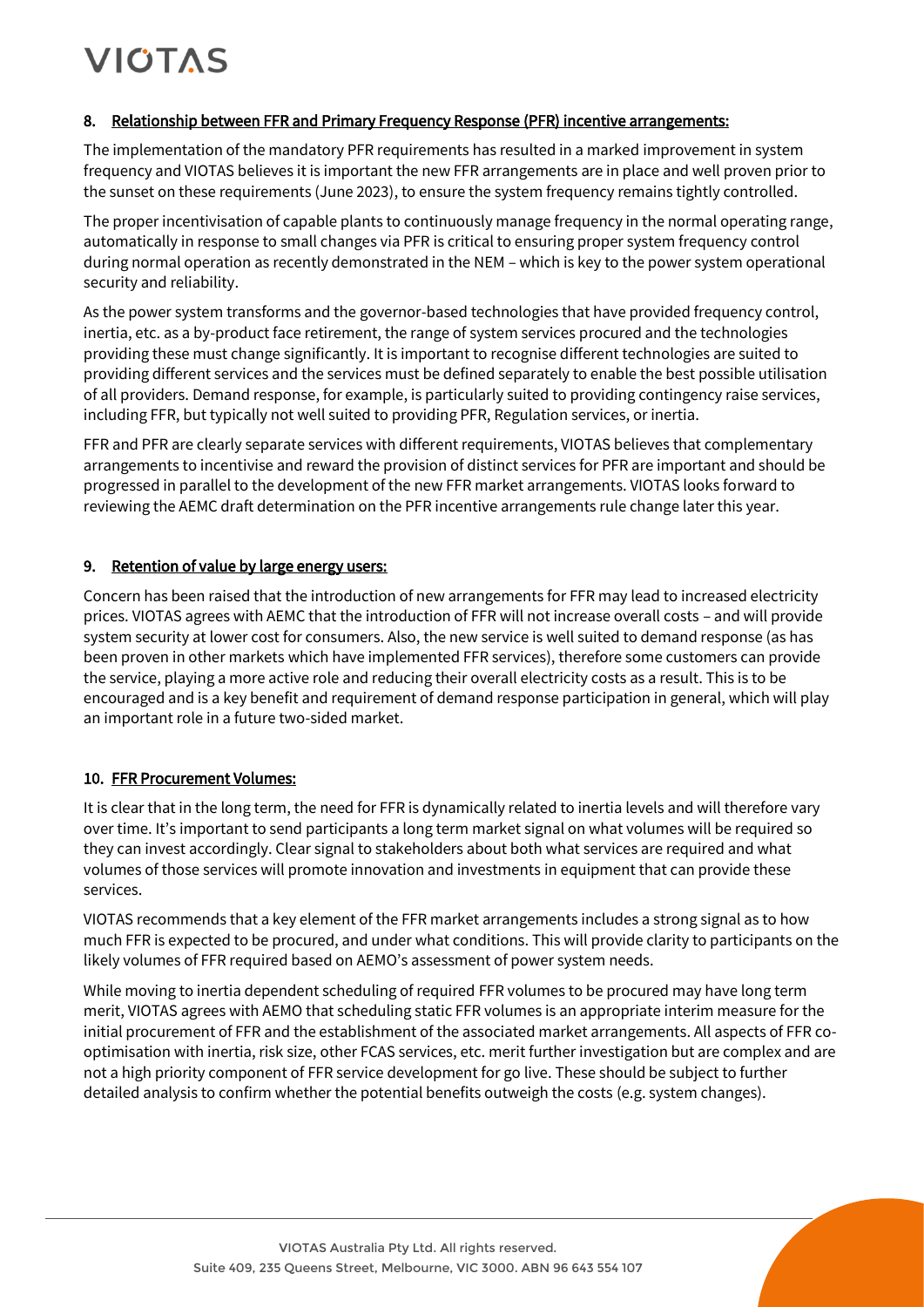#### 11. Frequency event "t=0" times:

Following a frequency event the determination of "time zero" from which performance is measured is a critical parameter. Currently, the MASS defines this relative to the Contingency Event Time (time of the initial event that led to the frequency leaving the Normal Operating Frequency Band (NOFB), determined retrospectively by AEMO) and the Frequency Disturbance Time (time at which the local frequency falls outside the NOFB).

VIOTAS believes this is an area where the current MASS is deficient, at least when applied to response delivered by Switching Controllers. For Switching Controllers, VIOTAS believes all performance monitoring and assessment should be relative to the time at which the local frequency falls below a controller's assigned frequency trigger.

Under the current arrangements, if the frequency was to fall slowly and linger in the period between departing the NOFB and crossing the Switching Controller's assigned frequency setting, when assessed versus the Contingency Event Time or Frequency Disturbance Time, the provided response would fall short, despite the Switching Controller having behaved exactly as expected and as agreed with AEMO.

This situation will be exacerbated as we move to FFR and should therefore be resolved as part of the required changes to the MASS to incorporate the two new FFR services.

### 12. FFR Service Specification:

While it's clearly stated the very fast services will operate more quickly than the existing contingency services and will be focussed on the period within 2 seconds of a frequency disturbance, very limited technical details are yet available or defined. VIOTAS looks forward to contributing to future processes to support the development of the detailed service specification and performance parameters for the FFR services in the updated MASS.

VIOTAS understands that FFR providers will have to respond within 2 seconds and sustain their response until at least 6 seconds after the frequency disturbance, allowing the R6S contingency FCAS market to take over. VIOTAS has highlighted above (see section on Scaling factors / differential pricing) the significant value in providing response in under 2 seconds and reiterates the merit in further consideration of implementing an incentive for this within the design of the FFR market arrangements.

VIOTAS agrees with the AEMC the arrangements must recognise the technical and economic characteristics and capabilities of different types of market participants, and this should be a fundamental principle underpinning the development of the service specification – enabling the system to make the most efficient use of all technologies (conventional generation, demand response, batteries and renewables).

It is highly important the proposed detailed service specification for the two new FFR services builds upon best practices from other markets internationally, such as Ireland, which have already introduced such services.

#### 13. FFR registration requirements

AEMO notes that FFR service registration may include additional technical studies not necessarily required for current FCAS services. While this is intended to avoid integration issues, any limitations placed on FFR service providers must be as transparent as possible and made clear to affected participants as early as possible in the process, prior to projects being developed to an advanced stage.

VIOTAS shares concerns echoed by other market participants that AEMO's initial proposals for FFR market registration (including the requirement for technical studies) seem to be designed around those typically suitable for conventional power generator sites. VIOTAS reiterates the need to design an FFR registration system that is equally suited to new FCAS service providers such as demand response and battery storage, and not only to conventional power generation participants. This is an important requirement to avoid introducing / consolidating biases against particular types of FFR providers.